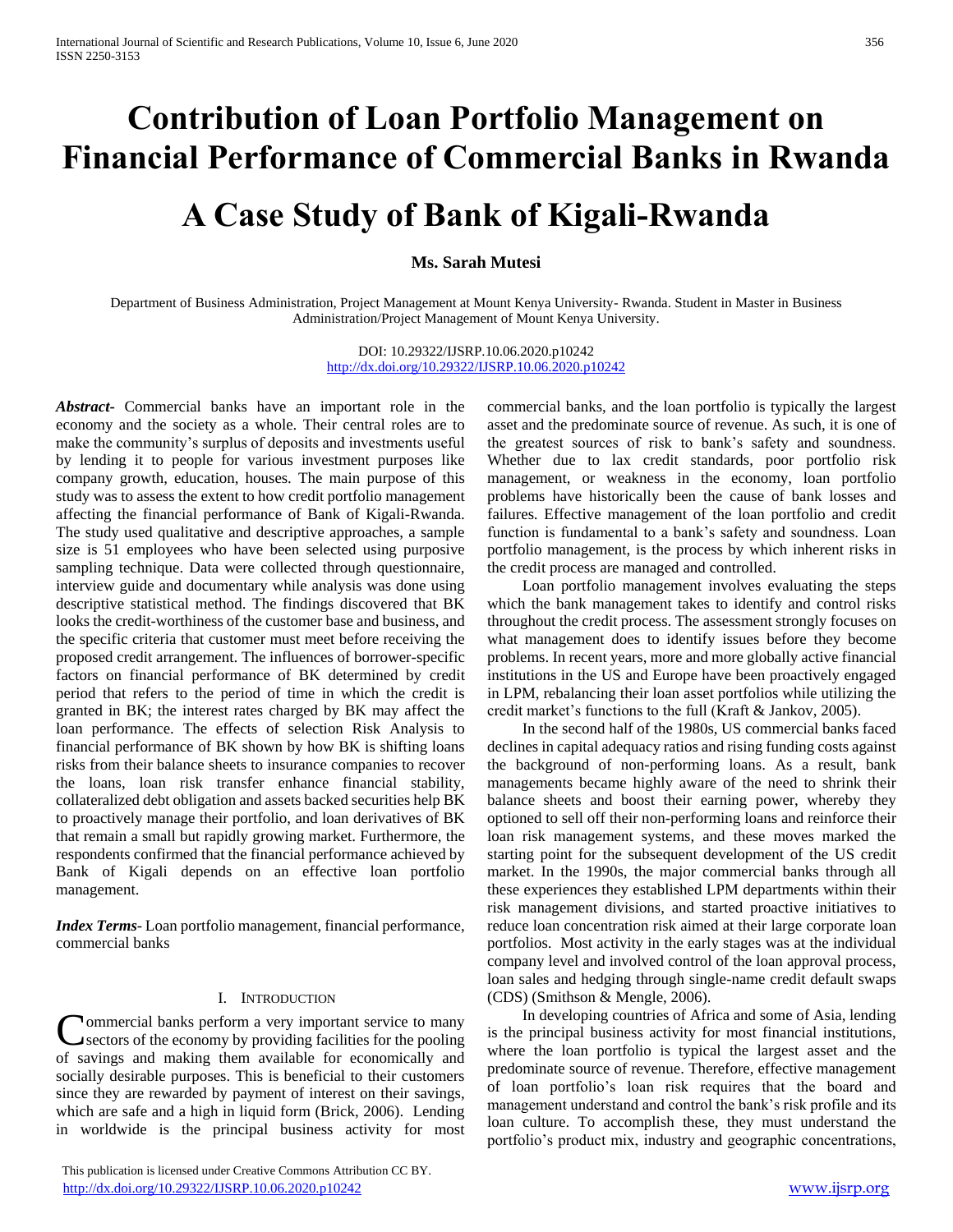average risk ratings, and other aggregate characteristics. They must be sure that the policies, processes, and practices implemented to control the risks of individual loans and portfolio segments are sound (Carletti, & Daltung, 2006).

The Government of Rwanda with central bank has developed in 2005 the policies lead banks management where every financial institution uses various techniques of mitigating credit risk. The most common techniques are collateral, guarantees, netting off of loans against deposits of the same counter-party. The payments are made against the receipts and then the balance is paid hence reducing the credit risk. Credit Insurance, factoring, debt collection, surety bonds, and letter of credit are other techniques widely used (Central Bank report, 2008). There is a need of an effective loan portfolio management, where loans should be well managed to minimize potential risks that may affect the bank's performance in Rwanda. The Rwandan banking system recorded a considerable increase over the years. The improvement in profitability can be explained by BNR continuous monitoring of the banking sector profitability followed by the improvement in asset quality management that lead to capital adequacy ratio (BNR, 2014).

 Bank of Kigali as a commercial bank deals with banking activities as well as lending out money, is more concerned with well management of its credit. BK has the committee comprises of four independent non-executive board members and meets on quarterly basis or more frequently as its business demands. The committee is responsible for monitoring and managing the bank's balance sheet to ensure that various business risks such as liquidity, capital, market and currency risks are monitored and mitigated in compliance with the bank's policies and central bank guidelines (BK, 2016).

# **1.1 Statement of the Problem**

 BK is a commercial bank which presents the profit evolution in previous years as indicated by its annual financial reports, where in 2012, NP was 33.89% and in 2013, net profit increased to 33.13% which was reduced in 2014 until on 36.17%, BK in 2015, NP was 36.46%. This profit depends on several factors like; good location, market penetration, enough capital investment, integration in capital market, qualified staff, and doing an appropriate loan portfolio management (BK, 2017). Therefore, the central questions of this study are how does the loan approval process, borrower-specific factors, and selection Risk Analysis could affect the financial performance of Bank of Kigali as commercial bank in Rwanda. It however the study is all about the contribution part of loan portfolio management on financial performance of Bank of Kigali in Rwanda.

# **1.2 Objectives of the Study**

 The overall purpose of this study was to assess the extent how credit portfolio management affecting the financial performance of Bank of Kigali. While specifically this study assessed:

- i. To find out the effects of the loan approval process to financial performance of BK.
- ii. To evaluate the influence of borrower-specific factors on financial performance of BK.
- iii. To analyze the effects of selection Risk Analysis to financial performance of BK.

 This publication is licensed under Creative Commons Attribution CC BY. <http://dx.doi.org/10.29322/IJSRP.10.06.2020.p10242> [www.ijsrp.org](http://ijsrp.org/)

#### II. LITERATURE REVIEW

Loan portfolio Management is a function performed within a company to improve and control credit policies that lead to increased revenues and lower risk including increasing collections, reducing credit costs, extending more credit to creditworthy customers, and developing competitive credit terms (Pandy, 2006). Loan portfolio management constituted by (1) the loan approval process presents credit terms, credit risk control, collection policy, and economic cycles. (2) The borrower-specific factors were shown by character, capacity, capital, collateral, and conditions. (3) The selection risk analysis show the risk transfer, risk securitization, risk derivatives and loan mechanisms, risk diversification, and risk retention (Tummala, and Burchett, 2009).

# **2.1 Borrower-Specific Factors**

 Ross, and Jordan, (2008) argued that borrower-specific factors is influencing the financial performance into 5 C's Model of client appraisal including character which is the applicant's record of meeting previous obligations, financial status, contractual, and moral (Good hart, 2004). Capacity which is the applicant's ability to repay the requested loan, financial statement analysis, with particular emphasis on liquidity and debt ratios, it is typically used to assess the applicant's capacity (Gollier, 2001). Capital that is the financial strength of the applicant as reflected by ownership position. Analysis of the client's debt relative to equity and profitability ratios is always used to assess its capital (Gordy, M., 2000).

Collateral as the amount of assets the applicant has which is available for use in securing the credit. The larger the amount of available, the greater the chance that a firm recovers its funds in case of the applicant defaults. A review of the customer's balance sheet, asset value appraisals, and any legal claims filed against the applicant's assets, can be used to determine its collateral (Grunert, and Norden, 2005). Conditions which is the current status of economic and business climate as well as any other unique circumstances affecting either party to the credit transaction. Generally, credit analyst typically gives primary attention to the first two C's-character and Capacity-because they represent the most basic requirements for extending credit to an applicant (Gurtler, Heithecker, 2005).

# **2.2 The Loan Approval Processes**

 Tummala and Burchett, (2009) argue the process of loan portfolio management begins with accurately assessing the loanworthiness of the customer base and his/her business viability. This is very important if the financial institution wishes to extend some type of credit line or revolving loan to certain customers. Hence, proper loan portfolio management is setting specific criteria that a customer must meet before receiving the proposed credit management (Tummala & Burchett, 2009).

 Credit Terms are the conditions under which an MFI advances loans to its customers. The credit terms specify the credit period and interest rates. Credit period is defined as the period of time in which the credit is granted to the applicant (Ross, Westerfield & Jordan, 2008). Credit Risk Control where an investor's risk of loss is arising from a borrower who does not make payments as promised. Such an event is called a default. Another term for credit risk is default risk. Investor loses include lost principal and interest, decreased cash flow and increased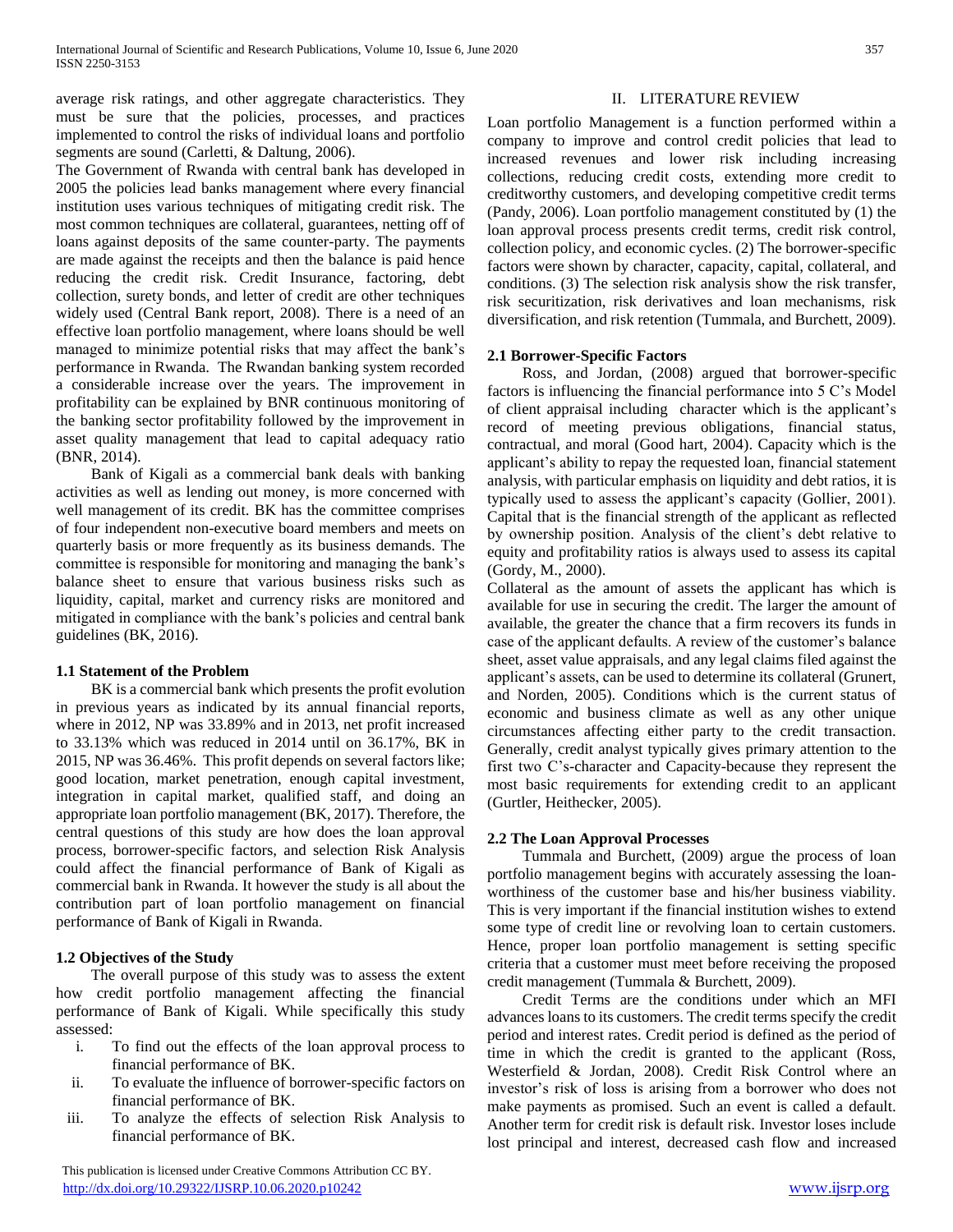collection costs. Credit risk can be mitigated using based pricing, covenants, credit insurance, tightening and diversification (Ross *et al.,* 2008).

 Collection Policy is several policies which an organization should put in place to ensure that loan management is carried out effectively; one of the policies is a collection policy which is needed, for the reason that all customers do not pay the firms bills on time. Some customers are slow payers while others are nonpayers. The collection effort should therefore be aimed at accelerating collections from slow payers and reducing bad debt losses (Kariuki, 2010). Economic cycles refers to wide fluctuations economy in production or economic activity over several months or years. Pandey (2008) occur where there is a long term growth trend, and this involve shifts over time between periods of rapid economic growth and periods of relative decline (a contraction or recession).

# **2.3 The selection Risk Analysis**

 Ahmed and Ariff (2007) examined the key determinants of loan risk of commercial banks on emerging economy banking systems compared with the developed economies. The study found out that regulation in commercial banks is very important for banking systems that offer multi-products and services; management quality is essential in the cases of loan-dominant banks in emerging economies. Risk transfer is including the insurance sector argue that banks are shifting loan risks from their balance sheets to insurance companies whereby these insurance companies continue to issue bonds which are later sold to institutional investors like investment funds and other endinvestors (Andersen, 2001).

 Risk securitization has emerged globally as an important technique for bundling assets and segregating risks into marketable securities. It allows investors to improve their yield while keeping intact or even improving the quality of investment (Vora, 2001). Risk derivatives and loan mechanisms involves one party shedding credit risk (in other words, buying credit protection) and another taking on this risk (selling credit protection). Loan risk can be transferred in part to either by buying credit risk protection to eliminate or reduce loan risk exposure or by directly selling the loan-risk bearing instrument (Erin, 2003).

Risk diversification is the primary tool for lenders to control borrower risk, and highlighted the fact that risks arise well before default occurs and warned against the construction of "bulletproof" portfolios that can underperform (Brannan, 2000). Risk retention is very important where; risk managers seek to reduce the economic impact of risk on their organizations and or institutions through adopting greater levels of risk retention (Amato, 2004).

# **2.4 Principles and Procedures of Lending**

 Banking institutions should have an independent loan risk management committee chaired by a director, either executive or non-executive, without powers to approve loan to assist the Board in its supervisory role on the management of loan risk of the organization. The committee should be responsible for evaluation and assessing the adequacy of strategies to manage the overall credit risk associated with the banking institution's activities; oversee the formal development of credit policies within the banking institution, encompassing all products and businesses and also ensuring the development of policy manual and procedures; monitor, assess and advise on the loan risk portfolio composition of the banking institution; evaluate risks under stress scenarios and the capacity of the banking institution's capital to sustain such risk; assess the risk-return trade off; review reports of the credit review process, asset quality and ensure that corrective action is taken; and review and evaluate the various credit products engaged by the banking institution to ensure that it is conducted within the standards and policies set by the board (Ben-Naceur and Omran, 2008).

# **2.5 Financial Performance of Commercial Banks**

 According to Meyer (2000), financial performance has different components such as profitability, solvability, and liquidity. The profitability is considered as a measure of profitability, which is a way to measure a company's performance. It is simply the capacity to make profit, and a profit is what is left over from income earned after you deducted all costs and expenses related to earning the income.

 The liquidity is factor indicating the financial performance that relates to the ability of an economic agent to exchange his or her existing wealth for goods and services or for other assets. Solvability is efficiency ratio that measure, the ability of business to use its assets and liabilities to generate sales. A highly efficient organization has to minimize its net investment in assets, and so requires less capital and debt in order to remain in operation (Meyer, 2000). In order to solve the study problem, the study establishes the relationship between independent variables in terms of loan portfolio management and the dependent variables in terms of financial performance of commercial banks. The conceptual framework is shown in figure 1 as follows: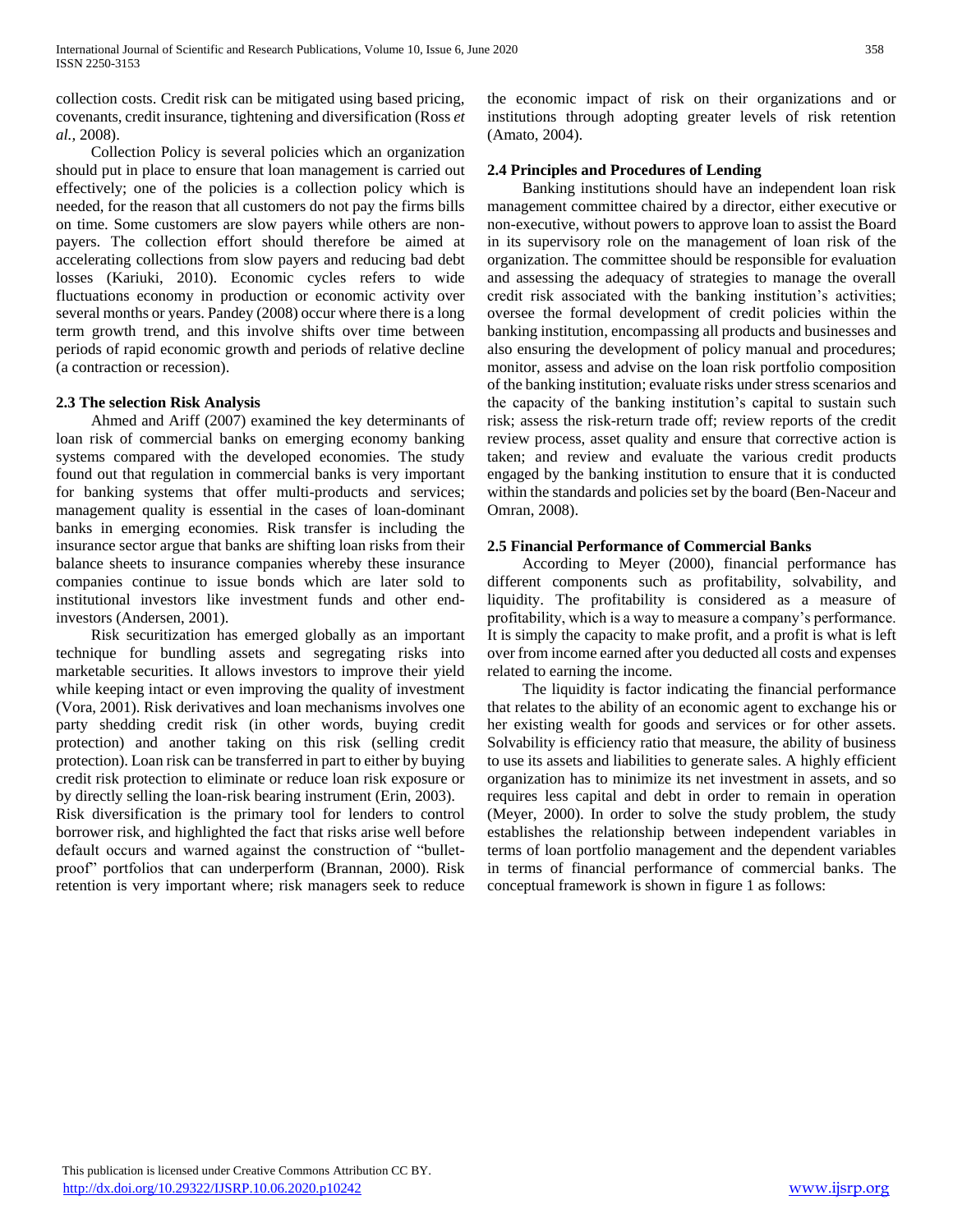

#### **Figure 1: Conceptual Framework Source:** *Researcher, (2020)*

 The figure above illustrates the concepts to be used to determine effective credit portfolio management such as following the loan approval process; verifying borrower-specific factors; and selection risk analysis as independent variable and it shows also the indicators of commercial banks performance to be considered such as the increase of profitability; enhancing the liquidity and solvability as dependent variable.

# III. METHODOLOGICAL FRAMEWORK OF THE **STUDY**

 Qualitative and descriptive approaches were applied in this study. Linear regression to show the relationship between the two variables by using SPSS Version 20.0. The target population was included by middle and top employees from BK Headquarters that concerns with credit and management of this bank. This means that target population was 58 employees from BK Headquarters.

# **3.1 Sample Size**

 Sample size was selected from target population of 58 staff. The study also used 5% of margin error while confidentiality is 95%. The study applies the formula of Taro Yamane elaborated in

1982. Through purposive sampling technique, there were 51 respondents selected as sample of this study.

# **3.2 Data Collection Methods**

 During data collection at Bank of Kigali, various instruments were used to collect information from respondents that including questionnaire, interview guide, and documentation.

#### **3.3 Data Analysis Procedures**

 Data obtained from respondents of BK were edited, coded and make the statistical tables by using various methods such as descriptive statistical method which described the frequency, percentages, and cumulative percentages of data; and the linear regression analysis methods.

#### IV. RESULTS AND DISCUSSION FOR FINDINGS

 The results of this study were presented and interpreted in accordance with the research objectives. The questionnaires were distributed to 51 respondents. The findings indicated the participation rate of 100.0% of answering the questions.

| Gender       | <b>Frequency</b> | <b>Percentages</b> |  |
|--------------|------------------|--------------------|--|
| Male         | 28               | 54.9               |  |
| Female       | 23               | 45.1               |  |
| <b>Total</b> | 51               | 100.0              |  |

# **Table 1: Gender Distribution of respondents**

Source: *Data from field, (2020)*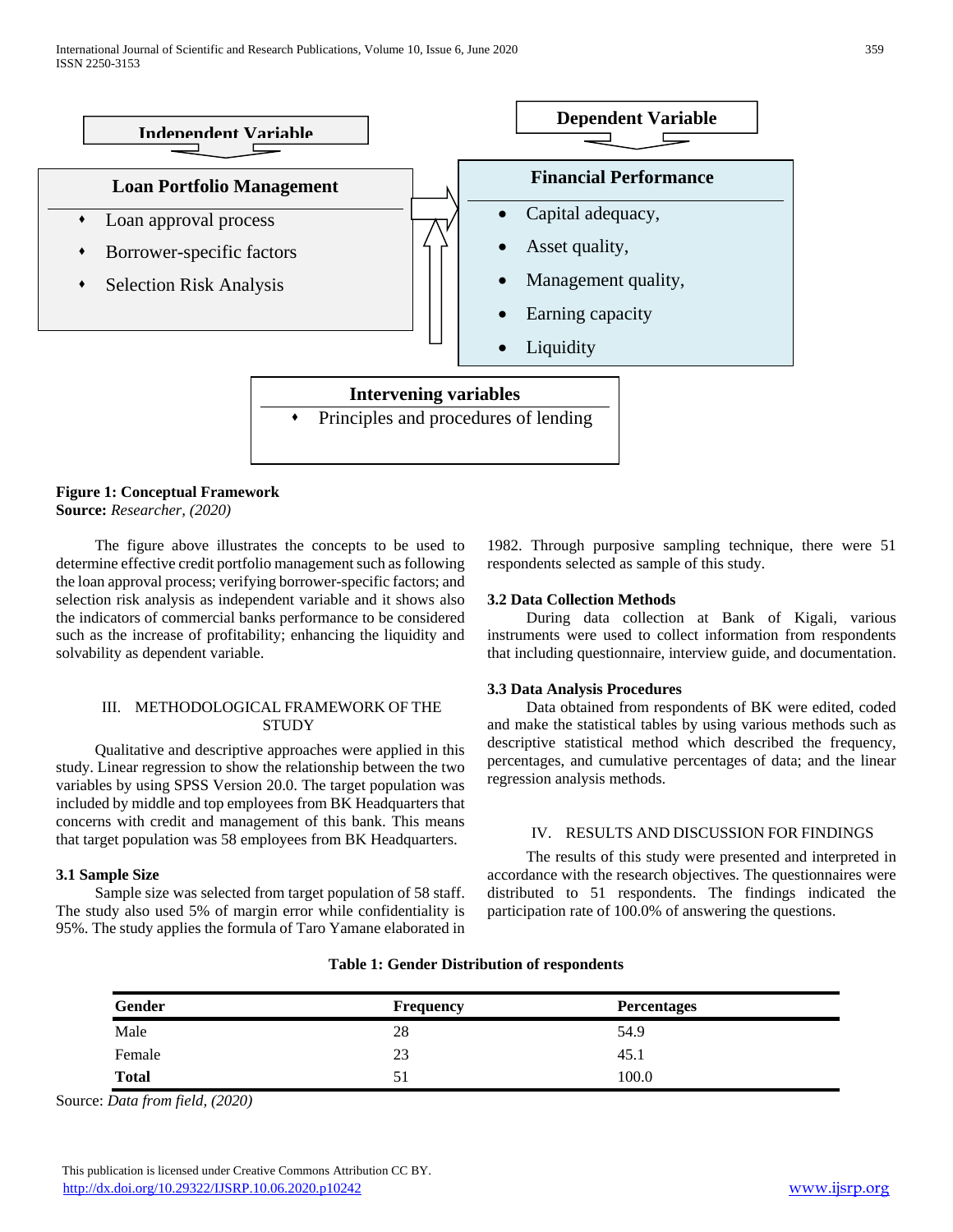The findings show that 54.9% respondents were males, while 45.1% of respondents were females. As Rwandan gender law expected 30% of gender balance in every organization employment opportunity, Bank of Kigali has gender balance in employment.

| <b>Education level</b> | <b>Frequency</b> | <b>Percentages</b> |
|------------------------|------------------|--------------------|
| Bachelor's Degree      |                  | 60.8               |
| <b>Masters Degree</b>  | 20               | 39.2               |
| <b>Total</b>           | 51               | 100.0              |

# **Table 2: Distribution of Respondents on Education level**

Source: *Data from field, (2020)*

 Distribution by education level of respondents in BK shows that among 51 respondents participated in the study, 60.8% respondents had bachelors' degree, and 39.2% of respondents had master's degree.

**Table 3: Working Experience of Respondents**

| <b>Experiences</b> | <b>Frequency</b> | <b>Percentages</b> |  |
|--------------------|------------------|--------------------|--|
| 2-4years           | 18               | 35.3               |  |
| 5-6 years          | 20               | 39.2               |  |
| 7-8 years          |                  | 9.8                |  |
| 9years and Above   | 8                | 15.7               |  |
| <b>Total</b>       | 51               | 100.0              |  |

Source: *Data from field, (2020)*

 More than 35.3% of respondents are between 2-4years of working experience in BK. 39.2% respondents had the experience between 5-6years of experiences. 9.8% had experience from 7-8years while 15.7% respondents had the experience of 9years and above.

#### **4.1 The effects of the loan approval processes to the financial performance of BK**

 The findings confirmed that there are many effects of loan approval process on the financial performance of BK as table 4 below indicated.

| Table 4: Effects of the loan approval processes to financial performance of Bank of Kigali |  |  |
|--------------------------------------------------------------------------------------------|--|--|
|                                                                                            |  |  |

| The loan approval processes and financial                                                                                          | <b>SA</b> |               | A  |               | U        |               | D              | <b>SD</b>     |              |               |
|------------------------------------------------------------------------------------------------------------------------------------|-----------|---------------|----|---------------|----------|---------------|----------------|---------------|--------------|---------------|
| performance                                                                                                                        | fi        | $\frac{0}{0}$ | fi | $\frac{0}{0}$ | fi       | $\frac{0}{0}$ | fi             | $\frac{0}{0}$ | fi           | $\frac{6}{6}$ |
| BK looks the credit-worthiness of the customer<br>base and business viability.                                                     | 9         | 17.6          | 23 | 45.1          | 14       | 27.5          | 5              | 9.8           | $\Omega$     | 0.0           |
| BK clarifies the specific criteria that customer must<br>before receiving the proposed credit<br>meet<br>arrangement.              | 19        | 37.3          | 24 | 47.1          | 8        | 15.7          | $\theta$       | 0.0           | $\Omega$     | 0.0           |
| BK checks the applicant's record like past<br>obligations, financial, contractual, and moral.                                      | 22        | 43.1          | 17 | 33.3          | 6        | 11.8          | 3              | 5.9           | 3            | 5.9           |
| BK evaluates the capacity of applicant's ability to<br>repay the requested credit as influence of financial<br>performance.        | 19        | 37.3          | 26 | 51.0          | $\theta$ | 0.0           | 6              | 11.8          | $\Omega$     | 0.0           |
| BK checks the financial strength of the applicant as<br>reflected by its ownership position.                                       | 27        | 52.9          | 17 | 33.3          | 7        | 13.7          | $\overline{0}$ | 0.0           | $\mathbf{0}$ | 0.0           |
| They analyse the applicant's debt relative to equity<br>and its profitability ratios are frequently used to<br>assess its capital. | 28        | 54.9          | 9  | 17.6          | 6        | 11.8          | 5              | 9.8           | 3            | 5.9           |

 This publication is licensed under Creative Commons Attribution CC BY. <http://dx.doi.org/10.29322/IJSRP.10.06.2020.p10242> [www.ijsrp.org](http://ijsrp.org/)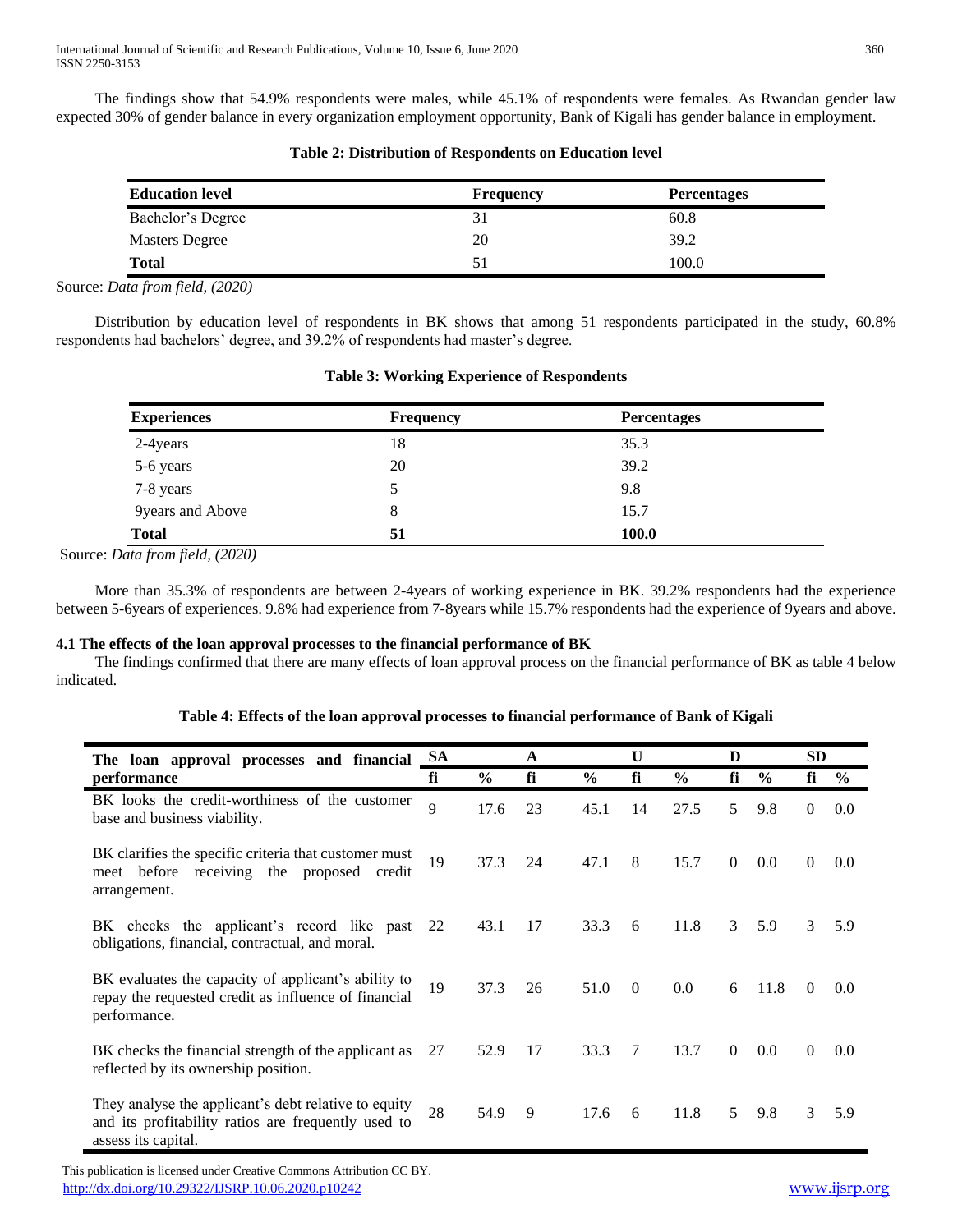| BK asks the applicant's balance sheet, and asset 25<br>value appraisals that used to evaluate collateral.                                                          |     | 49.0 | 19 | 37.3 | 5  | 9.8  | $\Omega$      | 0.0    | $\mathcal{L}$ | 3.9   |
|--------------------------------------------------------------------------------------------------------------------------------------------------------------------|-----|------|----|------|----|------|---------------|--------|---------------|-------|
| BK evaluates the current economic and business<br>climate as well as any unique circumstances<br>affecting either party to the credit transaction.                 | 21  | 41.2 | 21 | 41.2 | -6 | 11.8 |               | 3, 5.9 | $\Omega$      | (0.0) |
| BK adopts the principles and procedures of lending<br>to reduce non-performing loan for customers.<br>BK follows the loan approval process which raises<br>profit. | -18 | 35.3 | 24 | 47.1 |    | 13.7 | $\Omega$      | 0.0    |               | 3.9   |
|                                                                                                                                                                    | 20  | 39.2 | 21 | 41 2 |    | 13.7 | $\mathcal{E}$ | 5.9    | $\Omega$      | 00    |

Source: *Data from field, (2020)*

**Description of abbreviation on tables: SA:** Strongly Agree; **A**: Agree; **U**: undecided or Neutral, **D:** Disagree; **SD: Strongly Disagree; fi:** Frequency; **%:** Percentage.

 The loan approval process of BK looks at the creditworthiness of the customer base and business viability was confirmed on rate of 62.7% using strongly agree and agree. BK told the specific criteria that customer must meet before receiving the proposed credit arrangement was on 84.3%. BK checks the applicant's record like past obligations, financial, contractual, and moral were on rate of 76.5%. BK evaluates the capacity of applicant's ability to repay the requested credit as influence of financial performance was on 88.2%. BK checks the financial strength of the applicant as reflected by its ownership position was on rate of 86.3%. Analysis of the applicant's debt relative to equity and its profitability ratios are frequently used to assess its capital in BK were on rate of 72.5%. BK asks the applicant's balance sheet, and asset value appraisals that used to evaluate collateral was on rate of 86.3%. BK evaluates the current economic and business climate as well as any unique circumstances affecting either party to the credit transaction was on rate of 82.4%. BK adopts the principles and procedures of lending to reduce nonperforming loan for customers were on rate of 82.4%. BK follows the loan approval process which raises profit was confirmed on rate of 80.4% of respondents.

#### **4.2 The influences of borrower-specific factors on financial performance of BK**

 There are more influences of borrower specific factors on performance of BK such as credit period which refers to the period of time in which the credit is granted in BK; the interest rates charged by BK may affect the loan performance; the length of the credit period in BK is influenced by collateral value, credit risk, the size of the account and market competition; credit risk control of BK is done to avoid an investor's risk of loss arising from a borrower who does not make payments as promised; BK reduces credit risk by using risk based pricing, covenants, credit insurance, collection policy in BK is needed because some customers do not pay the bills in time. Table 5 illustrates perceptions on the influences of borrower-specific factors to financial performance of BK.

| borrower-specific factors<br>The<br>and                                                                                                         | <b>SA</b> |               | A   |               | U  |               | D              |               | <b>SD</b> |               |
|-------------------------------------------------------------------------------------------------------------------------------------------------|-----------|---------------|-----|---------------|----|---------------|----------------|---------------|-----------|---------------|
| financial performance                                                                                                                           | fi        | $\frac{6}{6}$ | fi  | $\frac{0}{0}$ | fi | $\frac{6}{9}$ | fi             | $\frac{6}{9}$ | fi        | $\frac{6}{9}$ |
| Credit period refers to the period of time in<br>which the credit was granted in BK.                                                            | 25        | 49.0          | 19  | 37.3          | 5  | 9.8           | 2              | 3.9           | $\theta$  | 0.0           |
| The interest rates charged by BK affect the<br>loan performance.                                                                                | 21        | 41.2          | -19 | 37.3          | 3  | 5.9           | 8              | 15.7          | $\left($  | 0.0           |
| The length of the credit period in BK<br>influenced by collateral value, credit risk,<br>the size of the account and market<br>competition.     | 32        | 62.7          | 16  | 31.4          | 3  | 5.9           | $\theta$       | 0.0           | $\Omega$  | 0.0           |
| Credit risk control of BK was done to avoid<br>an investor's risk of loss arising from a<br>borrower who does not make payments as<br>promised. | 20        | 39.2          | 22  | 43.1          | 9  | 17.6          | $\overline{0}$ | 0.0           | $\Omega$  | 0.0           |
|                                                                                                                                                 | 24        | 47.1          | 20  | 39.2          | 7  | 13.7          | $\theta$       | 0.0           | $\theta$  | 0.0           |

**Table 5: The influences of borrower-specific factors on the financial performance of BK**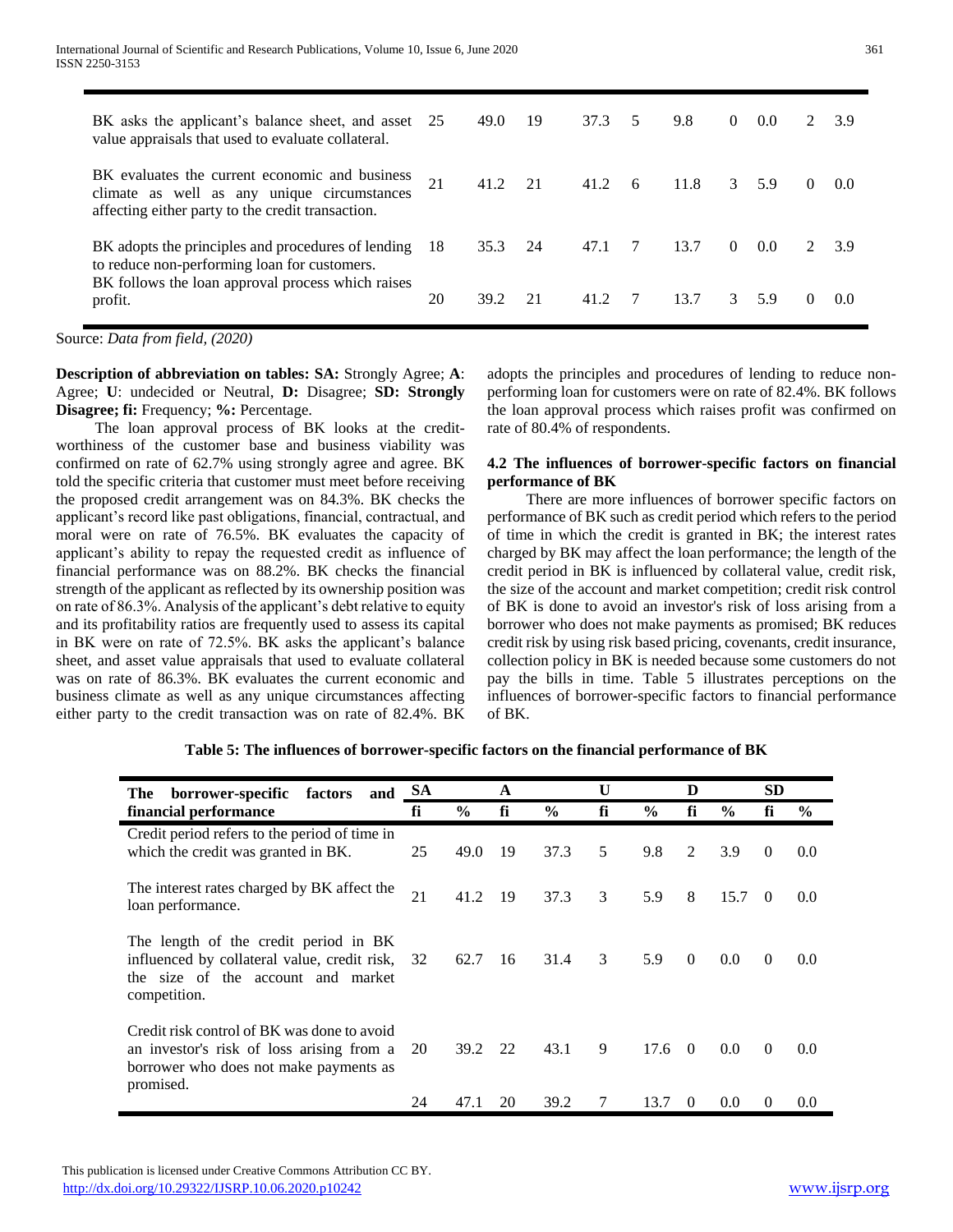| BK reduces credit risk by using risk based<br>covenants, credit insurance,<br>pricing,<br>tightening and diversification. |    |         |      |      |                 |                |                |     |          |     |
|---------------------------------------------------------------------------------------------------------------------------|----|---------|------|------|-----------------|----------------|----------------|-----|----------|-----|
| Collection policy in BK is needed because<br>some customers do not pay the bills on<br>time.                              | 22 | 43.1    | 22   | 43.1 | $\theta$        | $0.0\,$        | $\mathfrak{D}$ | 3.9 | 5        | 9.8 |
| Credit administration and monitoring of<br>BK is documented and show security<br>disbursement receipts.                   | 12 | 23.5    | - 29 | 56.9 | 10              | $19.6 \quad 0$ |                | 0.0 | $\Omega$ | 0.0 |
| The collection effort of BK aimed at<br>accelerating the collections from slow<br>payers and reducing bad debt losses.    | 18 | 35.3 22 |      | 43.1 | $5\overline{)}$ | 9.8            | $\mathcal{E}$  | 5.9 | 3        | 5.9 |
| BK verifies the borrower-specific factors to<br>enhance return on investment.                                             | 23 | 45.1    | 20   | 39.2 | .5              | 9.8            | 3              | 5.9 | $\Omega$ | 0.0 |

Source: *Data from field, (2020)*

 The results confirmed that credit period refers to the period of time in which the credit is granted in BK confirmed by 86.3% of respondents who strongly agreed and agreed. The interest rates charged by BK may affect the loan performance on rate of 78.4%. The length of the credit period in BK is influenced by collateral value, credit risk. The size of the account and market competition was on rate of 94.1%. Credit risk control of BK is done to avoid an investor's risk of loss arising from a borrower who does not make payments as promised was on the 82.4%. BK reduces credit risk by using risk based pricing, covenants, credit insurance, tightening and diversification were on rate of 86.3%. Collection policy in BK is needed because some customers do not pay the bills in time was on rate of 86.3%. Credit administration and monitoring of BK is documentation and security disbursement receipts were confirmed on the rate of 80.4%. The collection effort of BK aim at accelerating collections from slow payers and reducing bad debt losses were on rate of 78.4% and BK is verifying borrower-specific factors that enhances return on investment was confirmed by 84.3%.

# **4.4 The effects of selection Risk Analysis to financial performance of BK**

 Majority of respondents confirmed that there many effects of selection risks analysis to financial performance of Bank of Kigali as detailed on table 6 below.

# **Table 6: The effects of selection Risk Analysis to the financial performance of BK**

| selection Risk Analysis<br>The<br>and                                                                            | <b>SA</b> |               | A  |               | U              |               | D        |               | SD            |               |
|------------------------------------------------------------------------------------------------------------------|-----------|---------------|----|---------------|----------------|---------------|----------|---------------|---------------|---------------|
| financial performance                                                                                            | fi        | $\frac{6}{9}$ | fi | $\frac{0}{0}$ | fi             | $\frac{6}{9}$ | fi       | $\frac{6}{6}$ | fi            | $\frac{6}{9}$ |
| BK is shifting loans risks from their<br>balance sheets to insurance companies to<br>recover the loans.          | 18        | 35.3          | 24 | 47.1          | 3              | 5.9           | 3        | 5.9           | 3             | 5.9           |
| Loan risk transfer enhances financial<br>stability of BK.                                                        | 26        | 51.0          | 20 | 39.2          | 5              | 9.8           | $\theta$ | 0.0           | $\theta$      | 0.0           |
| Collateralized debt obligation and assets<br>backed securities help BK to proactively<br>manage their portfolio. | 21        | 41.2          | 24 | 47.1          | 3              | 5.9           | 3        | 5.9           | $\Omega$      | 0.0           |
| Loan derivatives of BK remain a small<br>but rapidly growing market.                                             | 26        | 51.0          | 18 | 35.3          | $\overline{4}$ | 7.8           | 3        | 5.9           | $\theta$      | 0.0           |
| BK used risk diversification as primary<br>tool to control borrower risk.                                        | 34        | 66.7          | 12 | 23.5          | 2              | 3.9           | $\Omega$ | 0.0           | $\mathcal{F}$ | 5.9           |
| Risk retention analysis of BK help to<br>decide how much risk is able to retain.                                 | 31        | 60.8          | 15 | 29.4          | 2              | 3.9           | 3        | 5.9           | $\Omega$      | 0.0           |

 This publication is licensed under Creative Commons Attribution CC BY. <http://dx.doi.org/10.29322/IJSRP.10.06.2020.p10242> [www.ijsrp.org](http://ijsrp.org/)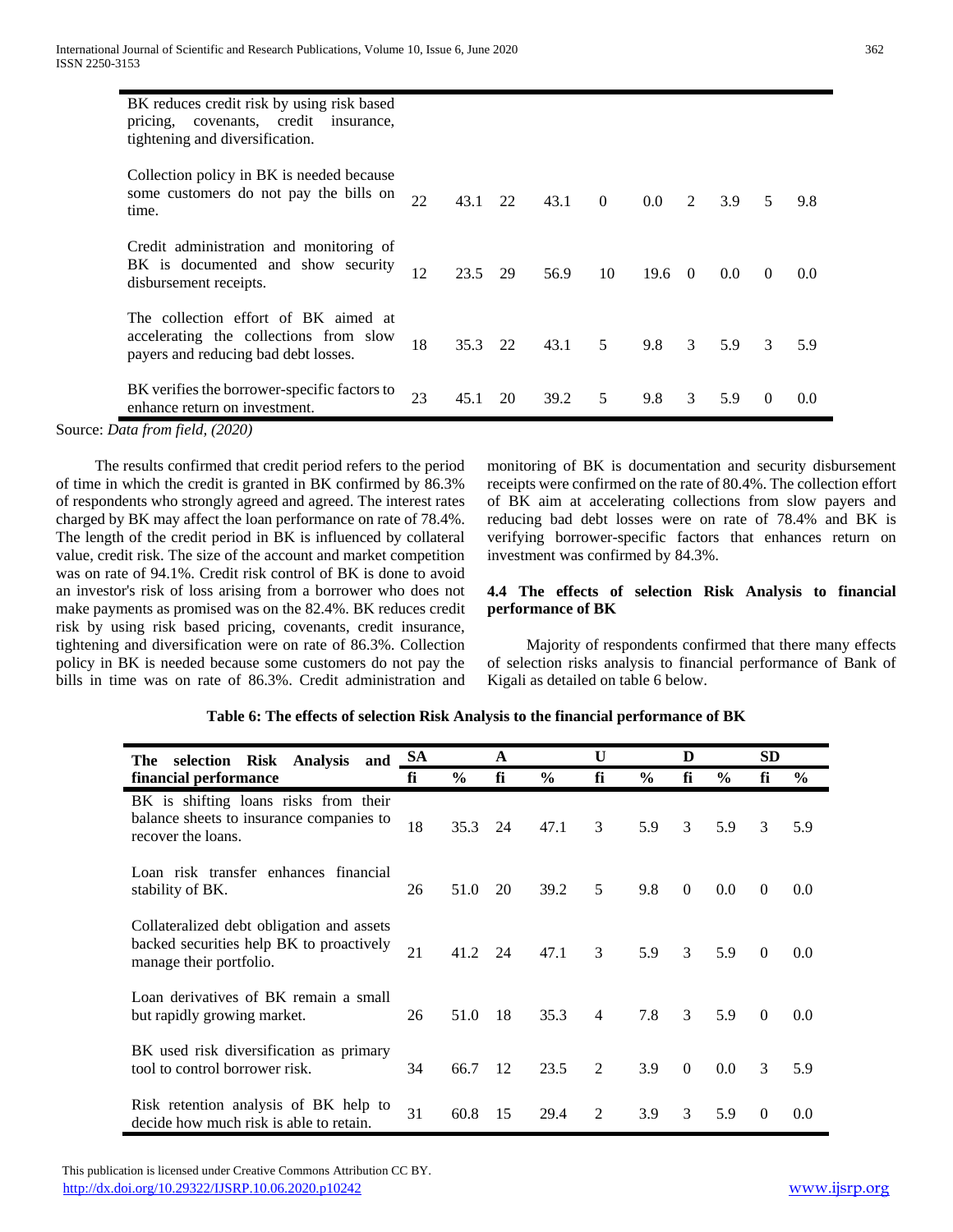| ۳<br>×      | ۰.                    | ٠ |
|-------------|-----------------------|---|
| I<br>$\sim$ | ×<br>I<br>o se<br>. . | I |

| Management of BK is available as<br>competent personnel to manage sufficient<br>resources allocated to manage and control 28<br>credit risk.    |    | 54.9 | -18 | 35.3 | 5 | 9.8 | $\theta$      | 0.0           | $\theta$ | (0.0) |
|-------------------------------------------------------------------------------------------------------------------------------------------------|----|------|-----|------|---|-----|---------------|---------------|----------|-------|
| The personnel of BK involved in credit<br>appraisal, approval, and review is<br>required training program before they 20<br>approve the credit. |    | 39.2 | 28  | 54.9 | 3 | 5.9 | $\theta$      | $0.0^{\circ}$ | $\theta$ | (0.0) |
| Selection risk analysis helps BK to<br>achieve on financial performance.                                                                        | 16 | 31.4 | 24  | 471  | 5 | 9.8 | $\mathcal{E}$ | 5.9           | 3        | 5 9   |

Source: *Data from field, (2020)*

 The findings stated that BK is shifting loans risks from their balance sheets to insurance companies to recover the loans as confirmed by 82.4% using strongly agree and agree. Loan risk transfer enhance financial stability of BK was on rate of 90.2%. Collateralized debt obligation and assets backed securities help BK to proactively manage their portfolio was confirmed by 88.2%. Loan derivatives of BK remain a small but rapidly growing market was on rate of 86.3%. BK used risk diversification as primary tool to control borrower risk was on rate of 90.2%. Risk retention analysis of BK help to decide how much risk are able to retain was confirmed by 90.2%. Management of BK is available as competent personnel to manage sufficient resources allocated to manage and control credit risk as confirmed by 90.2%. The personnel of BK involved in credit appraisal, and credit approval and credit review are required training program before they

approve credit was on rate of 94.1%; and selection risk analysis helps BK to achieve on financial performance was also confirmed by 78.4% respondents.

#### **4.5 Linear Regression Test**

 The study used linear regression by analyzing the loan portfolio management (LPM) in terms of "loan approval process, borrower-specific factors, selection risk analysis" as independent variable, with financial performance in terms of "capital adequacy, asset quality, management quality, earning capacity, liquidity" as dependent variable. The study used the formula of  $Y=$  $\widehat{B_0} + \widehat{B_1}X_1 + \widehat{B_2}X_2 + \widehat{B_3}X_3 + \varepsilon$ . However, Y is dependent variable indicator which is "financial performance".  $\overline{X}$  is independent variable factors which are "loan portfolio management".

| Model                     | Unstandardized CoefficientsStandardized<br>Coefficients |                   |             |       | Sig. |
|---------------------------|---------------------------------------------------------|-------------------|-------------|-------|------|
|                           | в                                                       | <b>Std. Error</b> | <b>Beta</b> |       |      |
| (Constant)                | 3.948                                                   | .521              |             | 7.578 | .000 |
| Loan approval process     | .336                                                    | .146              | .366        | 2.307 | .029 |
| Borrower-specific factors | .449                                                    | .156              | .455        | 2.887 | .007 |
| Selection risk analysis   | .275                                                    | .157              | .278        | 1.752 | .091 |

**a. Dependent Variable:** *financial performance of BK*

 The result from linear regression analysis on how loan portfolio management affects financial performance of Bank of Kigali shows that:

$$
y = 3.948 + 0.336X_1 + 0.449X_2 + 0.2750X_3 + \varepsilon
$$

The  $X_1$  represent Loan approval process,  $X_2$  represent Borrower-specific factors, while  $X_3$  is Selection risk analysis, and ε represents standard errors. As explained by the linear regression equation, it is clear that one unit change of  $X_1$ ,  $X_2$ , and  $X_3$  lead to change times 0.203, 0.148, and 0.343 of dependent variable respectively. In the other case, if all independent variable indicators are zero, the dependent variable equals to the constant (3.948). Thus, according to the result indicated on table 7, there is significant influence of loan approval processes, borrowerspecific factors, selection risk analysis on the financial performance of Bank of Kigali.

#### V. CONCLUSION AND RECOMMENDATIONS

# **Conclusion**

 According to the findings indicated above through respondent's perceptions, we may conclude by saying that the financial performance achieved by Bank of Kigali depends on an effective loan portfolio management. Absolutely it is impossible to have a good financial performance with a poor loan portfolio management in commercial banks

#### **Recommendations**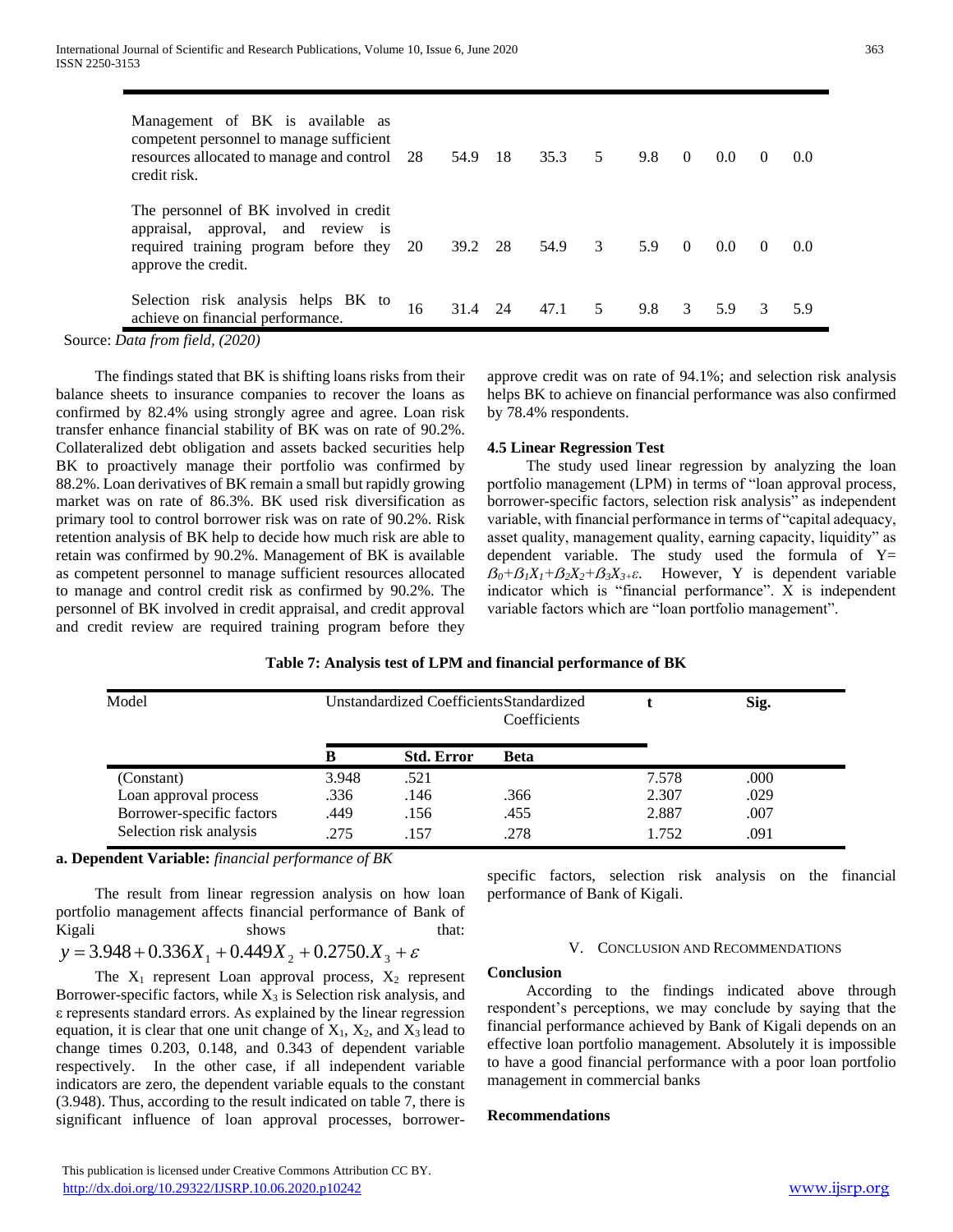The study recommended that BK should continue to uphold monitoring of loans that are in arrears, also disciplined the clients for late payment of loans to continue limiting the repeat of loans for defaulters or to discourage loan default. The BK should also monitor the flow of borrower's business through the BK's accounts, make regular review of the borrower's reports, be supportive to borrowers whenever they are recognized to be in difficulties, make frequent contact with borrowers and that they make on-line visits. This will ensure that the loans are put into the very use that they are advanced. Besides, the BK should carry out adequate financial analysis; reduce interest rates as a way of reducing loan default.

#### **REFERENCES**

- [1] Abd Halim (2008) Predicting Corporate Failure of Malaysia's Listed Companies: Comparing Multiple. International Research Journal of Finance & Economics
- [2] Acharya, (2005) Does industry-wide distress affect defaulted firms evidence from creditor recoveries, London School of Business Working Paper.
- [3] Altman, (1993) corporate financial distress and bankruptcy, 2nd Ed., Wiley, New York.
- [4] Amato, (2004) Bank Failure Prediction: A Two-Step Survival Time Approach. A Two-Step Survival Time Approach.
- [5] Andersen, (2001). Borrowers attributes assessed through qualitative models can be assigned numbers with the sum of the values compared to a threshold.
- [6] Anne Njeri Maina, (2016) effect of lending practices on financial performance of commercial banks in Kenya: a survey of selected banks within Nairobi.
- [7] Bakshi et al., (2001) Understanding the Role of Recovery in Default Risk Models: Empirical Comparisons and Implied Recovery Rates, Finance and Economics Discussion Series 2001-37, Federal Reserve Board of Governors.
- [8] Beaver, (1966) financial ratios as predictors of failure, Journal of Accounting Research 8. (Supplement), 4, pp. 71-102.
- [9] Berger & DeYoung, (1997) seminal paper sampled U.S commercial banks during the period 1985-1994: bad management with poor skills
- [10] Best et al., (1991) Sensitivity Analysis for Mean- Variance Portfolio Problems, Management Science.Vol. 37, No. 8, (Aug) pp. 980 - 989.
- [11] Blume (1970) portfolio theory a step towards its practical application. Journal of Business Vol. 43 (April) pp.152-173
- [12] Booth, (1972) programming Bank Portfolios under Uncertainty, "Journal of
- [13] Bank Research Vol.3, No. 4 (Winter), pp. 28-40.
- [14] Bordo, et al., (2001), are financial crises becoming more contagious?
- [15] Borio, et al., (1994).Exploring aggregate asset price fluctuations across countries: measurement, determinants and monetary policy implications, BIS Economic Papers, No 40, Basel, April
- [16] Brealey, et al., (1972). Playing with Portfolios. The Journal of Finance, Vol. 30, No. 1 (Mar., 1975), pp. 125-134
- [17] Brick, (2006) Credit risk management in financial institutions become crucial for the survival and growth of these institutions.
- [18] Carey, (2003). Systematic risk in recoveries on defaulted debt, Unpublished 68
- [19] Chambers, (1961) Intertemporal Analysis and optimization of bank
- [20] portfolios, Management Science II, July 1961.
- [21] Churchill (1999) loan products include balancing the demand for management of risk and profitability
- [22] Cohen and Hamer, (1972) Linear programming and optimal Bank Asset Management Decision. Journal of Finance vol 22, No.2 (May pp.147-165).
- [23] Crouhy, and Mark, (1994) A comparative analysis of current credit risk models. Journal of Banking
- [24] Dince, and Fortson, (1977).An Application of Goal Programming to the Management of a Country Bank, Journal of Bank Research. Vol. 7, No. 4
- [25] Duellmann and Trapp (2004) Systematic risk in recovery rates an empirical analysis

 This publication is licensed under Creative Commons Attribution CC BY. <http://dx.doi.org/10.29322/IJSRP.10.06.2020.p10242> [www.ijsrp.org](http://ijsrp.org/)

- [26] of US corporate credit exposures. Deutsche Bundes bank Discussion Paper
- [27] Epure, &Lafuente, (2012). Late payment is often characterized a nonperforming loans (NPLs) rather than a defaulted loan .
- [28] Eric Gicharu Kamande, (2017) the effect of bank specify factors on financial performance of commercial banks in Kenya
- [29] Erin, (2003) aggregate rate of non-performing loans (NPLs) is commonly measured as a soundness indicator
- [30] Evans and Steuer (1973) A Revised Simplex Method for Linear Multiple Objective Programmes. Mathematical Programming. Vol. 5, pp. 54-56.
- [31] Ferrier et al., (1993) Economics of Diversification in the Banking Industry. A Frontier Approach. Journal of Monetary Economics. Vol.31, No2, (April) pp. 229 - 249.
- [32] Finger, (1999).Conditional approaches for credit metrics portfolio distributions credit metrics monitor.
- [33] Finger, (2000). A Comparison of Stochastic Default Rate Models, Working Paper
- [34] 00-022.
- [35] Fortson and Dince (1977) proposed less elegant formulations which were better suited for the small to medium-sized bank.
- [36] Frye. (2000) Collateral Damage Detected, Federal reserve Bank of Chicago, Emerging Issues Series, October, 1-14.
- [37] Gollier (2001) Economics of Risk and Time. Cambridge, MA; London, England: The MIT Press. ISBN 0-262-07215-7.
- [38] Good (2004) Bank of England, 1970–2000, ch. 17 in R. Michie
- [39] (ed.), The British Government and the City of London in the Twentieth Century, Cambridge, Cambridge University Press, 340–71.
- [40] Gordy, (2000) A comparative anatomy of credit risk models. Journal of Banking and Finance 24, 119-149
- [41] Grunert, and Norden, (2005). The Role of Non-Financial Factors in Internal Credit Ratings. Journal of Banking and Finance 29, 509-531.
- [42] Gurtler, (2005) Systematic credit cycle risk of financial collaterals: Modelling and evidence, Working Paper, TU Braunschweig.
- [43] Gustafsson, (2003) Valuing Risky Projects with Contingent Portfolio Programming. Helsinki University of Technology.
- [44] Haspeslagh (1982), Portfolio Planning uses and Limits. Harvard pp. 58 73
- [45] Hodges and Brealey, (1972). Portfolio Selection in a Dynamic and Uncertain World. Financial Analyst Journal. (NovJDec.) pp 58-69.
- [46] Jackson (2011) the impact of credit risk management on financial performance of commercial banks in Kenya
- [47] Jarrow and Turnbull (2000). The Intersection of Market and Credit Risk, Journal of Banking and Finance 24, 271–299.
- [48] Jokivuolle, and Peura, (2001) Regulatory Capital Volatility. Risk, May.
- [49] Kall, and Wallace, (1994). Stochastic Programming. New York: John Wiley & Sons. ISBN 0- 471-95108-0.
- [50] Kargi (2011) the impact of loan risk on the profitability of Nigerian commercial banks
- [51] Louzis, Vouldis & Metaxas (2012) distinctive features of the banking sector and the policy choices of each particular bank
- [52] Lubatkin, (1994).Extending modern diversification: does it apply?, Academy of Management Journal, Vol. 33 pp.756-79.
- [53] Markowitz (1952). Portfolio Selection. Journal of Finance. Vol 7, pp. 77-91.
- [54] Martin.(1995). Systemic Aspects of Risk Management in Banking and Finance, Swiss Journal of Economics and Statistics (SJES), vol. 131(IV), pages 723-737, December.
- [55] Melnik (1970). Short-Run Determinants of Commercial Bank Investment Portfolios, Journal of. Finance (June 1970), 639-649. 8.
- [56] Meyer (2000), financial performance has different components such as profitability, solvability, and liquidity
- [57] Mongin, (1988). Expected Utility Theory, Handbook of Economic Methodology
- [58] J.Davis, W. Hands, and U.Maki, eds. London
- [59] Mwengei (2013), the banks need to consider all the internal factors causing non-performing loans: non-performing loans on the bank's performance.
- [60] Pandey (2008) economic conditions influence a bank's loan policy as these economic factors change